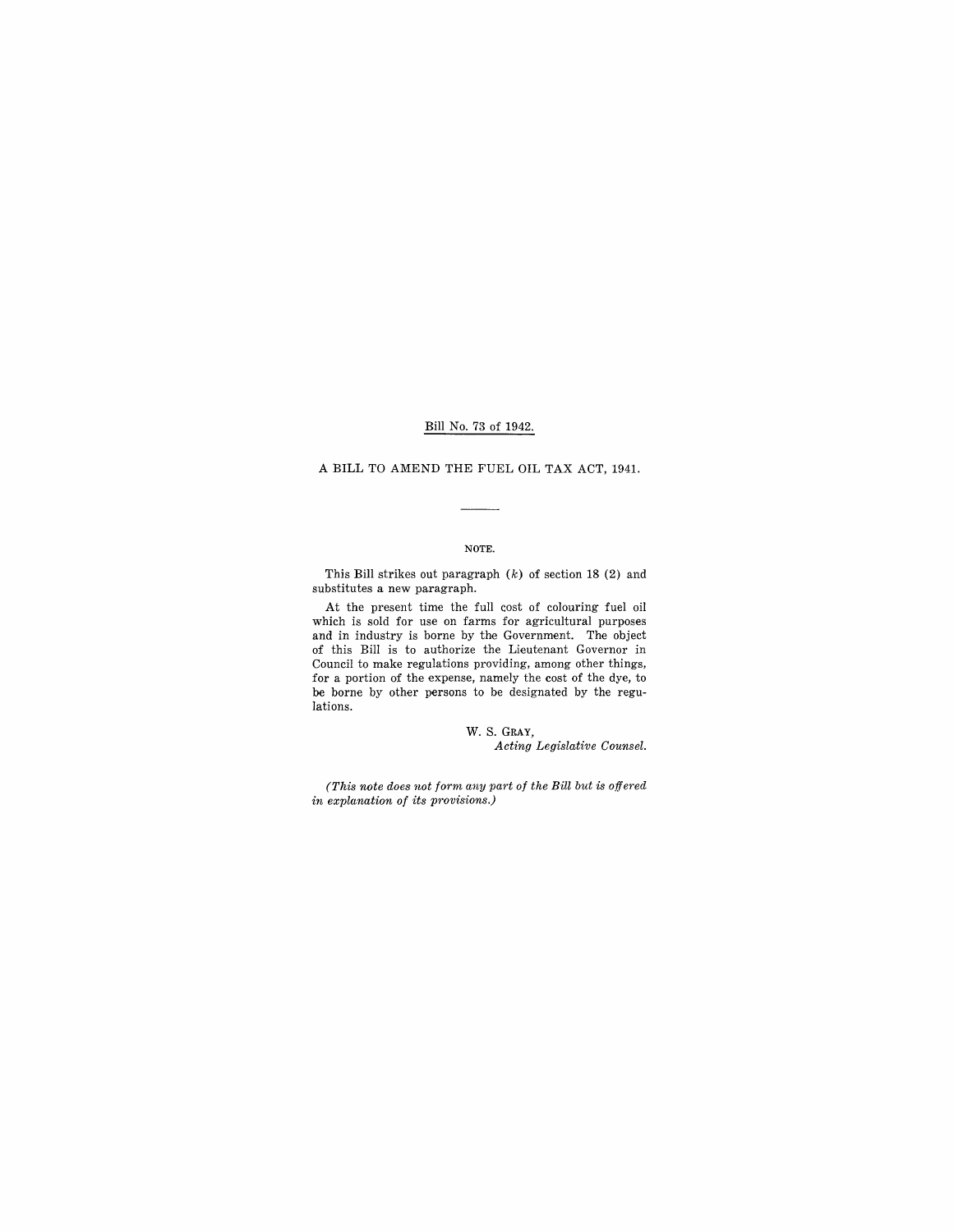## **BILL**

#### No. 73 of 1942.

#### An Act to amend The Fuel Oil Tax Act, 1941.

#### *(Assented to* , 1942.)

HIS MAJESTY, by and with the advice and consent of the Legislative Assembly of the Province of Alberta, enacts as follows:

**1.** This Act may be cited as *"The Fuel Oil Tax Act, 1941, Amendment Act, 1942."* 

**2.** The Fuel Oil Tax Act, 1941, being chapter 7 of the Statutes of Alberta, 1941, is hereby amended as to section 18 by striking out paragraph  $(k)$  of subsection (2) thereof and substituting therefor the following:

" $(k)$  governing the colouring of fuel oil and the use of identifying chemicals and providing for,-

- "(i) the acquisition and distribution of the identifying chemicals;
- "(ii) the payment of the cost of the identifying chemicals and the person by whom the pay-ment shall be made and the method of re- covery of the same whether by suit or otherwise;
- "(iii) the persons by whom and the time and man- ner in which and the places at which the colouring shall be done."

**3.** This Act shall come into force on the day upon which it is assented to.